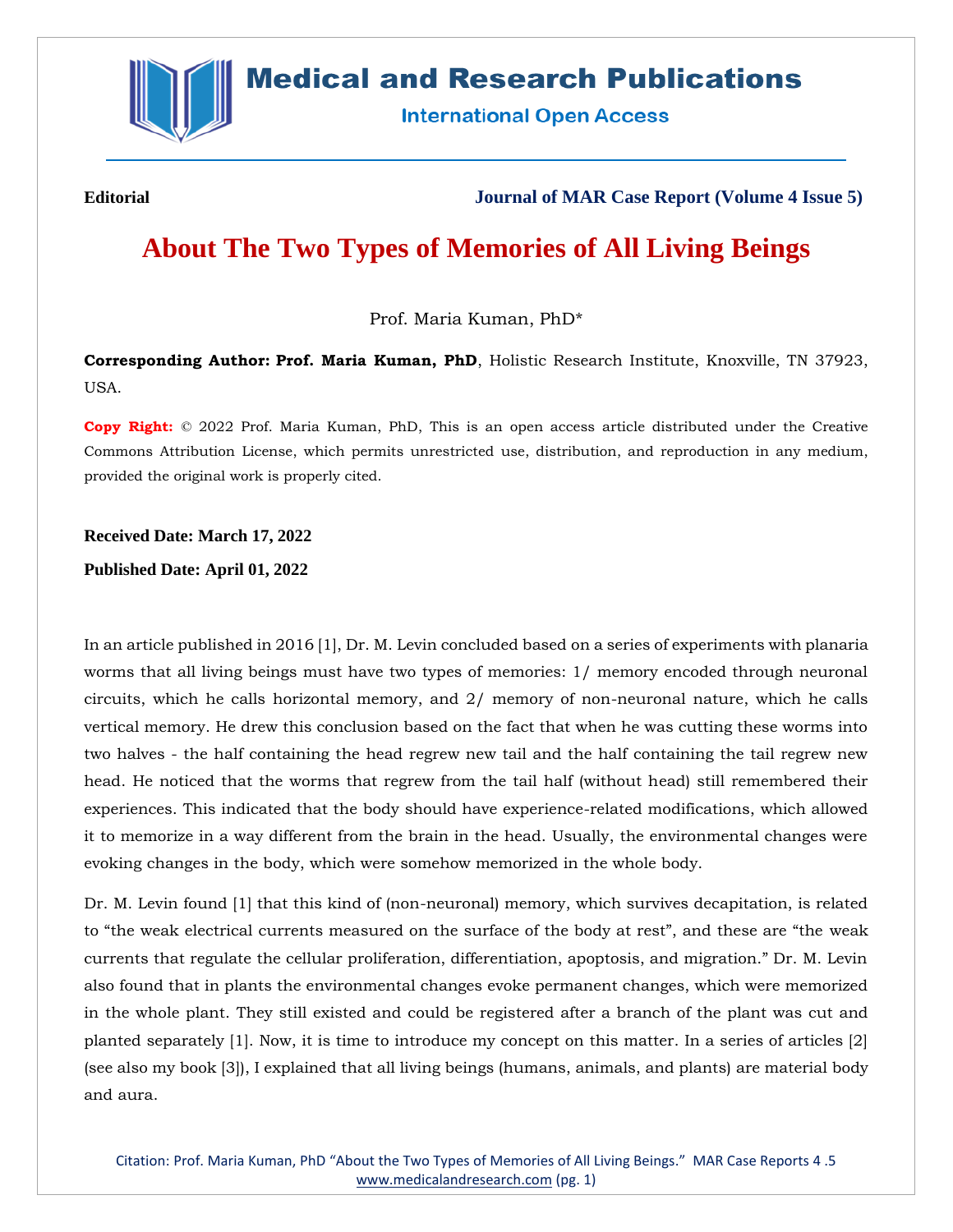#### **Journal of MAR Case Reports (Volume 4 Issue 5)**

I spent 40 years of my life first photographing and then measuring the aura. When photographing the aura, I noticed that when we experience positive emotions our aura is brighter and when we experience negative emotions our aura is dimmer. I wanted to be able to measure and see the impact of emotions on our life and health. Since the aura is a very weak field (1,000 times weaker than the field created by the biocurrents of the material body), I had to develop and patent very sensitive equipment allowing me to measure the weak field of the aura [4]. My measurements showed that positive emotions (or just positive thinking) make us healthy, while negative emotions (or just negative thinking) make us sick [5].

Since when we experience positive emotions and our aura is brighter we say we are in high Spirit, and when we experience negative emotions and our aura is dimmer we say we are in low Spirit, I concluded that the emotionally sensitive aura must be our emotional Spirit. Then I found that the ancient Jewish Cabala was teaching to high priest that the aura is our Spirit. So to say, my re-discovery that the aura is our Spirit was like discovering America in the 21st century. I found through measurements that: 1/ our aura (emotional Spirit) is a weak nonlinear electromagnetic field (NEMF), which being nonlinear can imprint information; 2/ this weak aura (Spirit) NEMF with imprinted information rules and regulates everything in the body including cellular proliferation, differentiation, apoptosis, and migration.

I found that the weak aura (Spirit) field plays a major role in our connection and adaptation to the environment. It scans the new environment with its waves (predicted by me with nonlinear mathematical model of acupuncture in 1983 and experimentally found in 1984) and sends signals to the material body how to change to adapt to the new environment [6]. Thus, while the DNA serves the purpose to preserve the species' information, the NEMF by scanning the new environment requires changes in the DNA to adapt the new environment. When the adaptation requires drastic changes, evolution to a new type of species takes place [2].

Now it is time to explain the two types of memories Dr. Levin talked about – the memory of our brain and the memory of our body. The two types of memories are the memories of the two types of computers we have: 1/ the horizontal memory is the memory of the digital computer of our Conscious, which operates on biochemical principle with memory encoded with neuronal circuits, and 2/ the vertical memory is the memory of the Quantum Computer in our Subconscious [7] about the existence of which we are not consciously aware. It operates with the waves of our NEMF, seen as aura and called Spirit. The NEMF of the aura being nonlinear field could imprint information from the environment in the body and this is memory with waves (without neural circuits).

Thus, beside the horizontal memory of our conscious mind located in the brain and encoded in neuronal circuits, in our Subconscious we have a memory of a different type. In the Subconscious, a Quantum Computer operates with the waves of the nonlinear electromagnetic field (NEMF) of our aura (Spirit), which being nonlinear can imprint information from the environment into the body field. Everything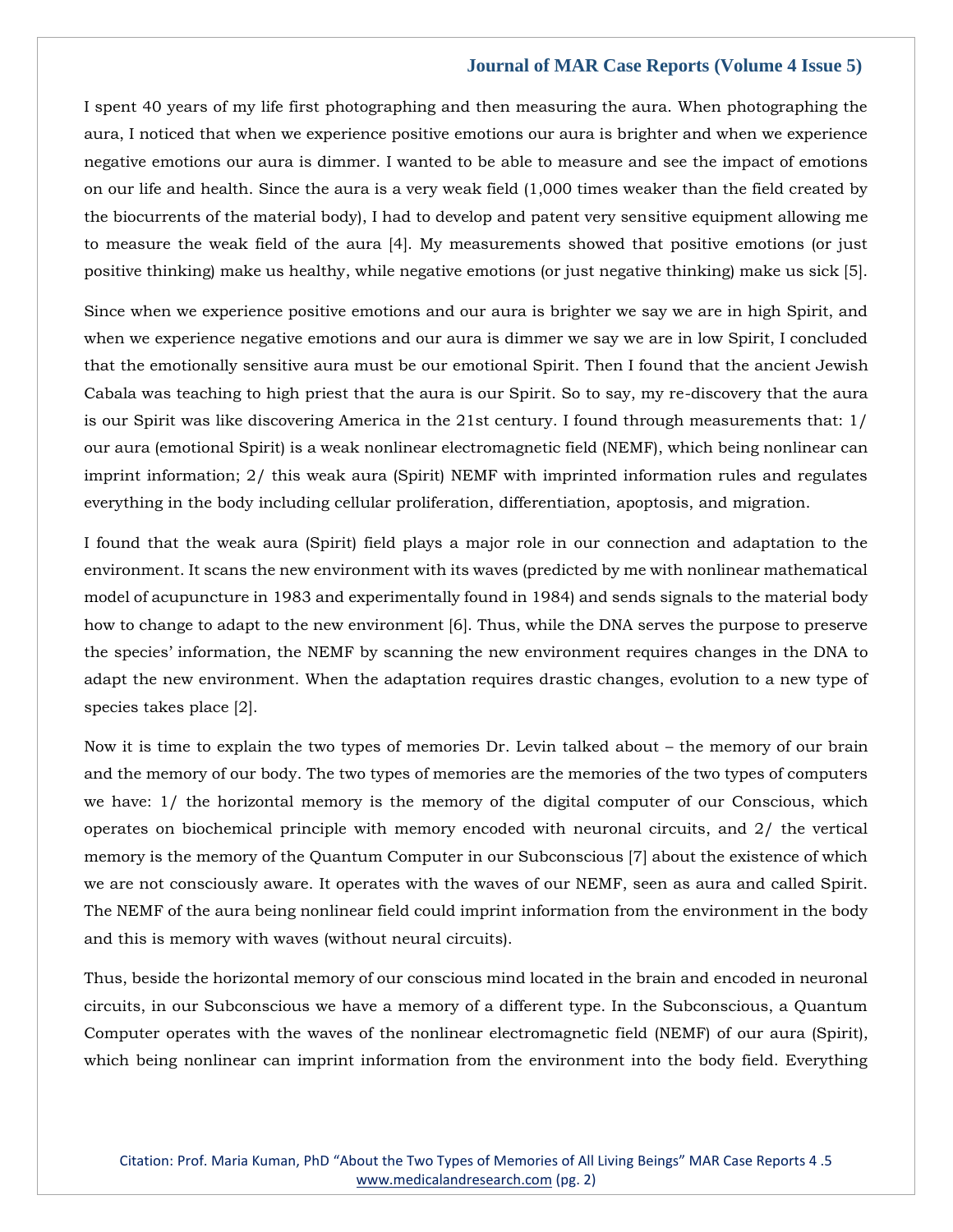#### **Journal of MAR Case Reports (Volume 4 Issue 5)**

material is a material body and NEMF  $[8]$  – it comes from the way the material world was created and it explains automatically why the particles are particles and waves at the same time [9].

The fact that the heart (as a part of the material body) has its own NEMF and its memory explains the complaints of patients with implanted hearts from a donor that together with the heart they got some of the donor's emotional memories. Obviously, these memories were imprinted on the heart's NEMF. Thus the body field consists of two parts: the aura (Spirit) NEMF is magnetically attracted to the NEMF of the material body [8], and the waves of this integrated NEMF are the memory of the whole body. Since the memorizing done with waves is holographic (because holographic tri-dimensional images are created only with laser light), it is very compact.

From EEG (registering the activity of our conscious brain), we know that our sleep is a constant switch between light sleep, when the Conscious brain is active, and deep sleep when only galvanic response specific for emotions is registered, which means that the emotional Subconscious is active. It seems that during light sleep when EEG register activity on the surface of the brain, the conscious digital Computer is active and the information recorded during the day with neural circuits is scanned. When EEG activity is not registered, but only galvanic response specific for emotions, obviously the emotional Subconscious is active.

Thus, the observed constant switch between light sleep (when the Conscious is active) and deep sleep (when the Subconscious is active) means that the information recorded during the day in the Conscious with neural circuits is scanned from the Conscious (proof of it is the registered neuronal activity on the surface of the brain) and transferred to the deeper area of the Subconscious for permanent storage. This means that the compact memory of the Quantum Computer houses all the information - the memory of the body recorded with the waves of the NEMF and the memory of the conscious mind initially recorded with neuronal circuits.

Compact holographic record is possible only because the Quantum Computer in the Subconscious operates with the waves of the emotional Spirit NEMF seen as aura. Since "aura" means "light" in Hebrew, and the images created with laser light are three-dimensional holographic images, the record in the Quantum Computer in the Subconscious must be compact tri-dimensional record with waves, which allows detail record of the whole lifetime information. Hypnotists, who put the Conscious to sleep to access the Subconscious, claim that our Subconscious contains compact detailed holographic record not only of this lifetime, but also of previous lifetimes [10].